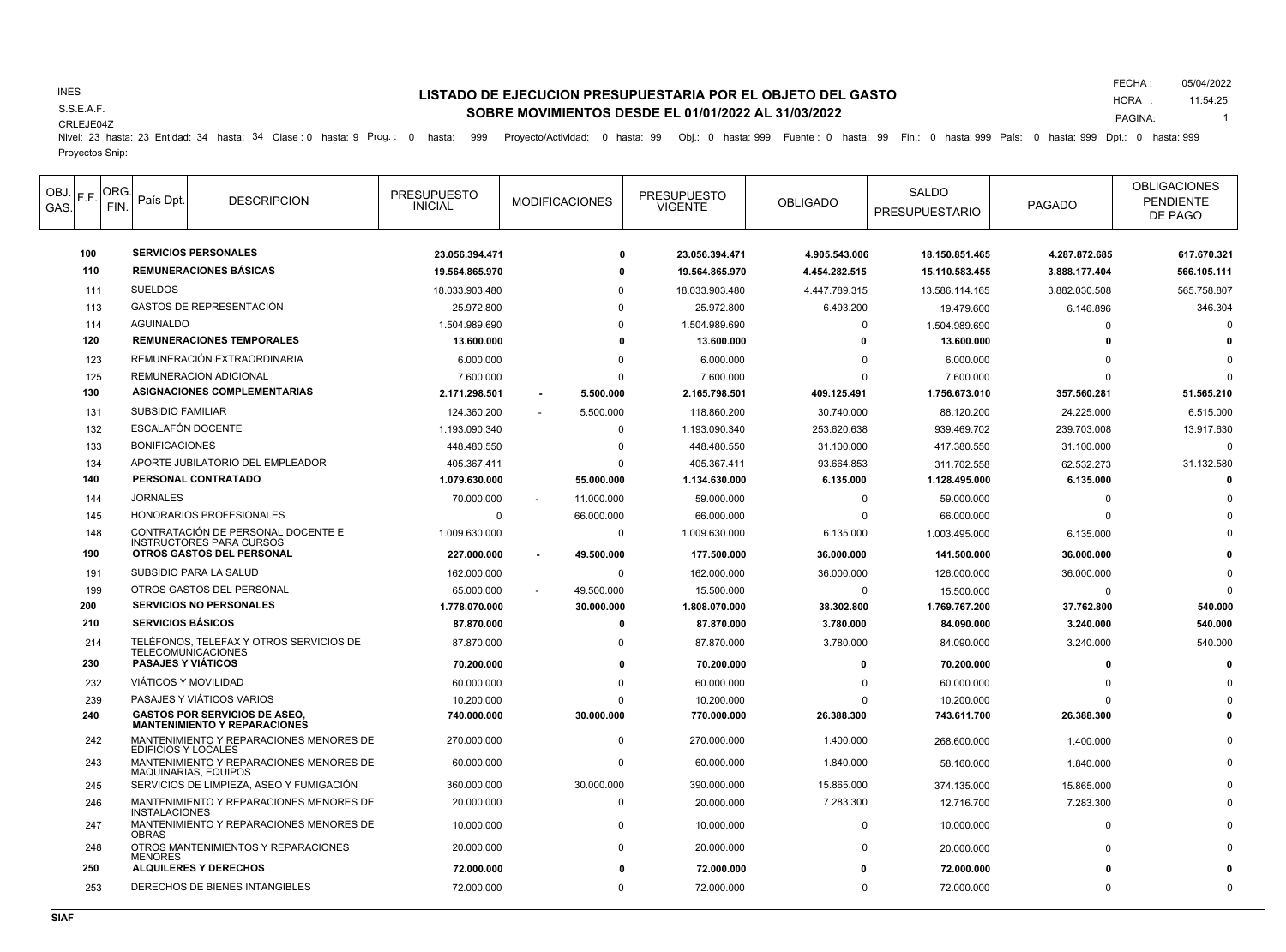## INES

S.S.E.A.F.

# **LISTADO DE EJECUCION PRESUPUESTARIA POR EL OBJETO DEL GASTO SOBRE MOVIMIENTOS DESDE EL 01/01/2022 AL 31/03/2022**

FECHA : 05/04/2022

HORA : PAGINA: 11:54:25 2

CRLEJE04Z

Nivel: 23 hasta: 23 Entidad: 34 hasta: 34 Clase : 0 hasta: 9 Prog.: 0 hasta: 999 Proyecto/Actividad: 0 hasta: 99 Obj.: 0 hasta: 999 Fuente : 0 hasta: 99 Fin.: 0 hasta: 999 País: 0 hasta: 999 Dpt.: 0 hasta: 999 Proyectos Snip:

| OBJ.<br>GAS. | IF.F. | ORG.<br>FIN. |                                                              | País Dpt. | <b>DESCRIPCION</b>                         | <b>PRESUPUESTO</b><br><b>INICIAL</b> | <b>MODIFICACIONES</b> | <b>PRESUPUESTO</b><br><b>VIGENTE</b> | <b>OBLIGADO</b> | SALDO<br><b>PRESUPUESTARIO</b> | PAGADO     | <b>OBLIGACIONES</b><br><b>PENDIENTE</b><br>DE PAGO |
|--------------|-------|--------------|--------------------------------------------------------------|-----------|--------------------------------------------|--------------------------------------|-----------------------|--------------------------------------|-----------------|--------------------------------|------------|----------------------------------------------------|
|              | 260   |              | <b>SERVICIOS TÉCNICOS Y PROFESIONALES</b>                    |           |                                            | 568.000.000                          | $\Omega$              | 568,000,000                          | 8.134.500       | 559.865.500                    | 8.134.500  |                                                    |
|              | 261   |              | DE INFORMATICA Y SISTEMAS COMPUTARIZADOS                     |           |                                            | 240.000.000                          |                       | 240.000.000                          | 2.640.000       | 237.360.000                    | 2.640.000  |                                                    |
|              | 262   |              |                                                              |           | IMPRENTA, PUBLICACIONES Y REPRODUCCIONES   | 70.000.000                           |                       | 70.000.000                           | 950.000         | 69.050.000                     | 950.000    |                                                    |
|              | 263   |              |                                                              |           | SERVICIOS BANCARIOS                        | 6.000.000                            |                       | 6.000.000                            | 489.500         | 5.510.500                      | 489.500    |                                                    |
|              | 265   |              |                                                              |           | PUBLICIDAD Y PROPAGANDA                    | 6.000.000                            | $\Omega$              | 6.000.000                            | 225.000         | 5.775.000                      | 225.000    |                                                    |
|              | 266   |              |                                                              |           | CONSULTORIAS, ASESORIAS E INVESTIGACIONES  | 160.000.000                          |                       | 160.000.000                          | $\Omega$        | 160.000.000                    | $\Omega$   |                                                    |
|              | 268   |              |                                                              |           | SERVICIOS DE COMUNICACIONES                | 76.000.000                           |                       | 76.000.000                           | 3.830.000       | 72.170.000                     | 3.830.000  |                                                    |
|              | 269   |              |                                                              |           | SERVICIOS TECNICOSY PROFESIONALES VARIOS   | 10.000.000                           |                       | 10.000.000                           | $\Omega$        | 10.000.000                     | $\Omega$   |                                                    |
|              | 270   |              |                                                              |           | <b>SERVICIO SOCIAL</b>                     | 120.000.000                          | n                     | 120.000.000                          | $\Omega$        | 120.000.000                    | n          |                                                    |
|              | 275   |              | SERVICIO DE PRIMEROS AUXILIOS Y TERCERIZADOS                 |           |                                            | 120.000.000                          |                       | 120.000.000                          | $\Omega$        | 120.000.000                    |            |                                                    |
|              | 280   |              | OTROS SERVICIOS EN GENERAL                                   |           |                                            | 80.000.000                           | O                     | 80.000.000                           | O               | 80.000.000                     |            |                                                    |
|              | 282   |              | SERVICIOS DE VIGILANCIA                                      |           |                                            | 80.000.000                           |                       | 80.000.000                           | $\Omega$        | 80.000.000                     |            |                                                    |
|              | 290   |              |                                                              |           | SERVICIOS DE CAPACITACIÓN Y ADIESTRAMIENTO | 40.000.000                           | $\mathbf 0$           | 40.000.000                           | O               | 40.000.000                     |            |                                                    |
|              | 291   |              |                                                              |           | CAPACITACIÓN DEL PERSONAL DEL ESTADO       | 40.000.000                           | $\Omega$              | 40.000.000                           | $\Omega$        | 40.000.000                     | $\Omega$   |                                                    |
|              | 300   |              |                                                              |           | <b>BIENES DE CONSUMO E INSUMOS</b>         | 956.830.000                          | 30.000.000            | 926.830.000                          | 11.662.403      | 915.167.597                    | 11.662.403 |                                                    |
|              | 310   |              |                                                              |           | <b>PRODUCTOS ALIMENTICIOS</b>              | 120.000.000                          | $\mathbf{0}$          | 120.000.000                          | 1.435.673       | 118.564.327                    | 1.435.673  |                                                    |
|              | 311   |              |                                                              |           | ALIMENTOS PARA PERSONAS                    | 120.000.000                          | $\Omega$              | 120.000.000                          | 1.435.673       | 118.564.327                    | 1.435.673  |                                                    |
|              | 320   |              |                                                              |           | <b>TEXTILES Y VESTUARIOS</b>               | 40.000.000                           | 0                     | 40.000.000                           | 0               | 40.000.000                     |            |                                                    |
|              | 323   |              |                                                              |           | <b>CONFECCIONES TEXTILES</b>               | 40.000.000                           |                       | 40.000.000                           | $\Omega$        | 40.000.000                     |            |                                                    |
|              | 330   |              |                                                              |           | PRODUCTOS DE PAPEL, CARTÓN E IMPRESOS      | 154.850.000                          | n                     | 154.850.000                          | n               | 154.850.000                    |            |                                                    |
|              | 331   |              |                                                              |           | PAPEL DE ESCRITORIO Y CARTÓN               | 24.000.000                           |                       | 24.000.000                           | $\Omega$        | 24.000.000                     |            |                                                    |
|              | 334   |              |                                                              |           | PRODUCTOS DE PAPEL Y CARTON                | 24.000.000                           | $\Omega$              | 24.000.000                           | $\Omega$        | 24.000.000                     | $\Omega$   |                                                    |
|              | 335   |              |                                                              |           | LIBROS, REVISTAS Y PERIÓDICOS              | 40.000.000                           | $\Omega$              | 40.000.000                           | $\Omega$        | 40.000.000                     |            |                                                    |
|              | 336   |              |                                                              |           | TEXTOS DE ENSEÑANZA                        | 66.850.000                           | $\Omega$              | 66.850.000                           | $\Omega$        | 66.850.000                     |            |                                                    |
|              | 340   |              |                                                              |           | BIENES DE CONSUMO DE OFICINAS E INSUMOS    | 472.480.000                          | 30.000.000            | 442.480.000                          | 7.028.165       | 435.451.835                    | 7.028.165  |                                                    |
|              | 341   |              |                                                              |           | <b>ELEMENTOS DE LIMPIEZA</b>               | 48.000.000                           | $\mathbf 0$           | 48.000.000                           | 931.600         | 47.068.400                     | 931.600    |                                                    |
|              | 342   |              |                                                              |           | ÚTILES DE ESCRITORIO, OFICINA Y ENSERES    | 355.480.000                          | 30.000.000            | 325.480.000                          | 1.198.600       | 324.281.400                    | 1.198.600  |                                                    |
|              | 343   |              | ÚTILES Y MATERIALES ELÉCTRICOS                               |           |                                            | 50.000.000                           | $\mathbf 0$           | 50.000.000                           | 4.637.415       | 45.362.585                     | 4.637.415  |                                                    |
|              | 344   |              | UTENSILIOS DE COCINA Y COMEDOR                               |           |                                            | 3.000.000                            | $\Omega$              | 3.000.000                            | 0               | 3.000.000                      | $\Omega$   |                                                    |
|              | 345   |              |                                                              |           | PRODUCTOS DE VIDRIO, LOZA Y PORCELANA      | 5.000.000                            |                       | 5.000.000                            | $\Omega$        | 5.000.000                      | $\Omega$   |                                                    |
|              | 346   |              |                                                              |           | REPUESTOS Y ACCESORIOS MENORES             | 6.000.000                            | n                     | 6.000.000                            | 257.000         | 5.743.000                      | 257.000    |                                                    |
|              | 347   |              |                                                              |           | ELEMENTOS Y ÚTILES DIVERSOS                | 5.000.000                            | n                     | 5.000.000                            | 3.550           | 4.996.450                      | 3.550      |                                                    |
|              | 350   |              | <b>PRODUCTOS E INSTRUM. QUÍMICOS Y</b><br><b>MEDICINALES</b> |           |                                            | 50.000.000                           | 0                     | 50.000.000                           | 0               | 50.000.000                     |            |                                                    |
|              | 351   |              |                                                              |           | <b>COMPUESTOS QUÍMICOS</b>                 | 12.000.000                           | $\Omega$              | 12.000.000                           | $\Omega$        | 12.000.000                     |            |                                                    |
|              | 352   |              |                                                              |           | PRODUCTOS FARMACÉUTICOS Y MEDICINALES      | 15.000.000                           |                       | 15.000.000                           | $\Omega$        | 15.000.000                     |            |                                                    |
|              | 354   |              |                                                              |           | INSECTICIDAS, FUMIGANTES Y OTROS           | 6.000.000                            |                       | 6.000.000                            |                 | 6.000.000                      |            |                                                    |
|              | 355   |              |                                                              |           | TINTAS, PINTURAS Y COLORANTES              | 5.000.000                            | $\Omega$              | 5.000.000                            | $\Omega$        | 5.000.000                      |            | $\Omega$                                           |